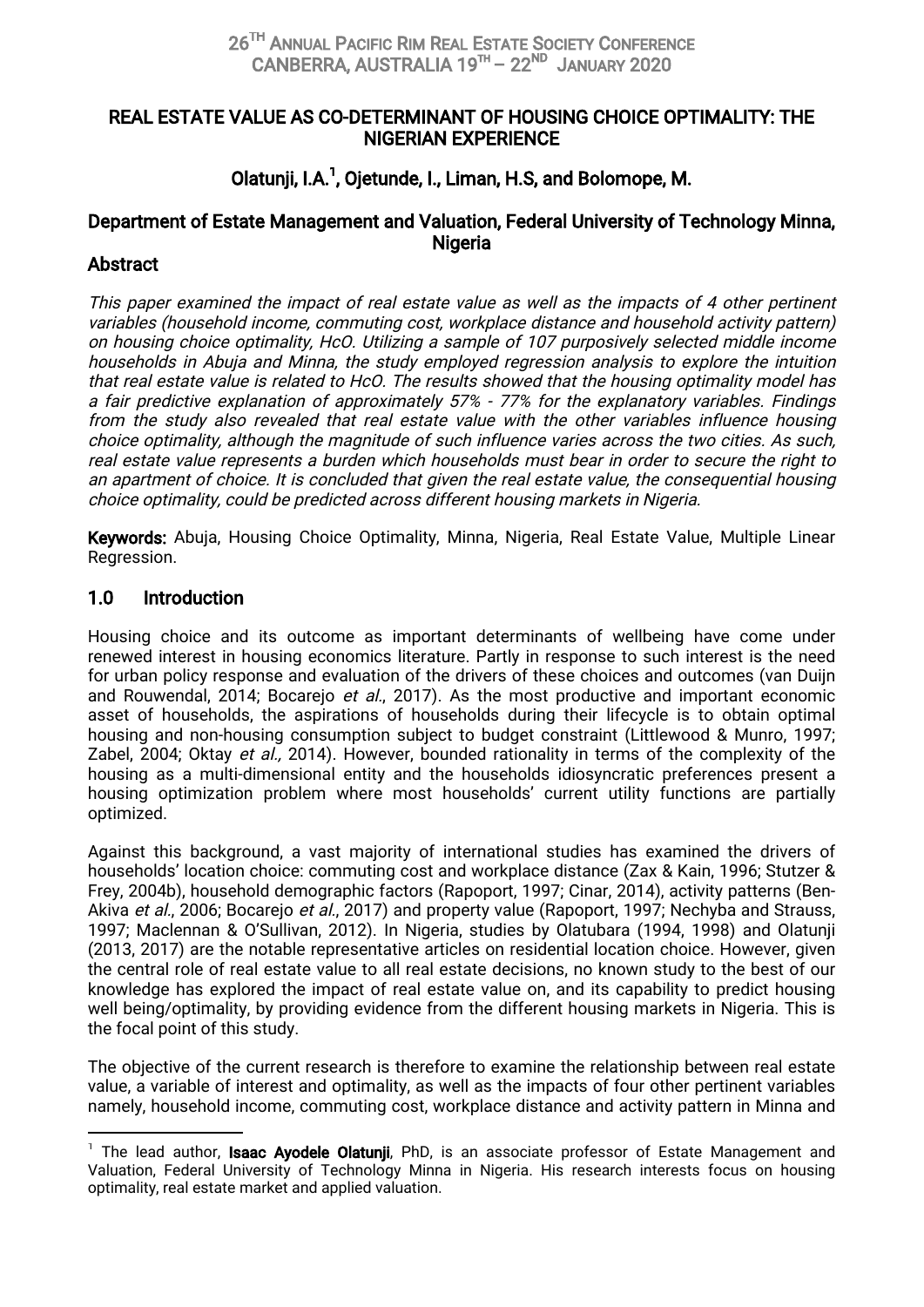Abuja, with a view to predicting housing choice optimality.

# 2.0 LITERATURE REVIEW

### 2.1 Theoretical framework on residential location choice and optimality

The theoretical work on residential location dynamics is deeply rooted in utility maximization. The random utility theory assumed that individuals exhibit self-seeking interest behaviour and tend to maximize their total utility subject to demand, time and budget constraints (Ortuzar & Willumsen, 2001; McFadden, 2002; Handy, 2005). The starting point in residential location outcome is the search process which reveals a range of housing alternatives and its allied services. Households based on their discrimination capability (Ben-Akiva & Lerman, 1985; Ben-Avika & Bowman, 1998) weigh these alternatives together with other numeraire non-housing consumption (sociodemographic factors, commuting cost, living and workplace, activity nodes and cost of housing) and ultimately select the alternatives that best optimize their overall household utility function (McFadden,1978; Littlewood & Munro, 1997; Zabel, 2004; Oktay et al., 2014).

In most cases, the actual households' utilities observed in the housing market are partial optimization due to bounded rationality. For instance, the spatial fixity and heterogeneous nature of housing imply that households suffer from information asymmetry which constrains their house choices to their immediate activity spaces or neighbourhoods (Adams, 1969). Behavioral theories have also drawn our attention to households' limited cognitive ability to simultaneously process large sets of information which imposes hierarchical decision making (Kahn et al., 1987).

#### 2.2 Housing choice outcome, Income, work place, commuting, activity pattern and real estate value.

Several studies have offered empirical investigation into factors influencing household's preference and residential choice optimization (Olatubara, 1994, 1998; van der Straaten & Rouwendal, 2010; Marsh &Gibb, 2011; Dunning & Grayson, 2014; Spickerman et al., 2014; Sinniah et al.,2016).

In terms of the effect of income on residential choice location. Dunning and Grayson (2014) in a current review of literature showed that house owners maximize their lifetime utility subject to wealth and borrowing constraints in order to obtain optimal housing and non-housing consumption. Priemus and Maclennan (2011) highlighted the importance of availability of finance and the associate interest rate as factors impacting on housing decisions. Ball and Harloe (2005) noted that income distribution has become less equal in most countries of the world and impact significantly on individuals' housing standards. The specific study of Srour et al. (2002) found that income level is a vital index of the status of a household, and its lifecycle stage. This is against the backdrop that many housing features as varied as neighborhood type, type and quality of house, size of plot, amount of rent affordable, and household's effective purchasing power are indexed to income. A more recent study by Cinar (2014) compared the expectations of low and high income households in terms of housing choice in the Istanbul housing market. The study concluded that that household's income and the housing price make up the preference of housing in most Istanbul cities, though such preference may change over an instant of time with regards to location, and the lifestyle of the household (Kauko, 2006).

A vast body of literature has also focused on analyzing the effect of activity pattern on residential choice. Household's activity pattern is characterized as factors which aid connectivity of people in space and constrain the availability of socio-economic opportunities (Paez et al., 2010; Bocarejo and Oviedo, 2012; Bocarejo et al., 2017). It has been linked to urban form/land pattern, location and the range of travel to access socioeconomic activities and opportunities (Ben-Akiva et al., 2006; van Wee et al., 2001; Wu and Hine, 2008; Bocarejo et al., 2014). Srour et al.(2002) argued that workplaces and residences are not always coterminous, and the degree to which both activity nodes are linked is defined by accessibility. The earlier study by Weisbrod et al. (1980) hypothesized that households activity in space which are connected by transport system influence residential location choice, with households making significant trade-off between housing costs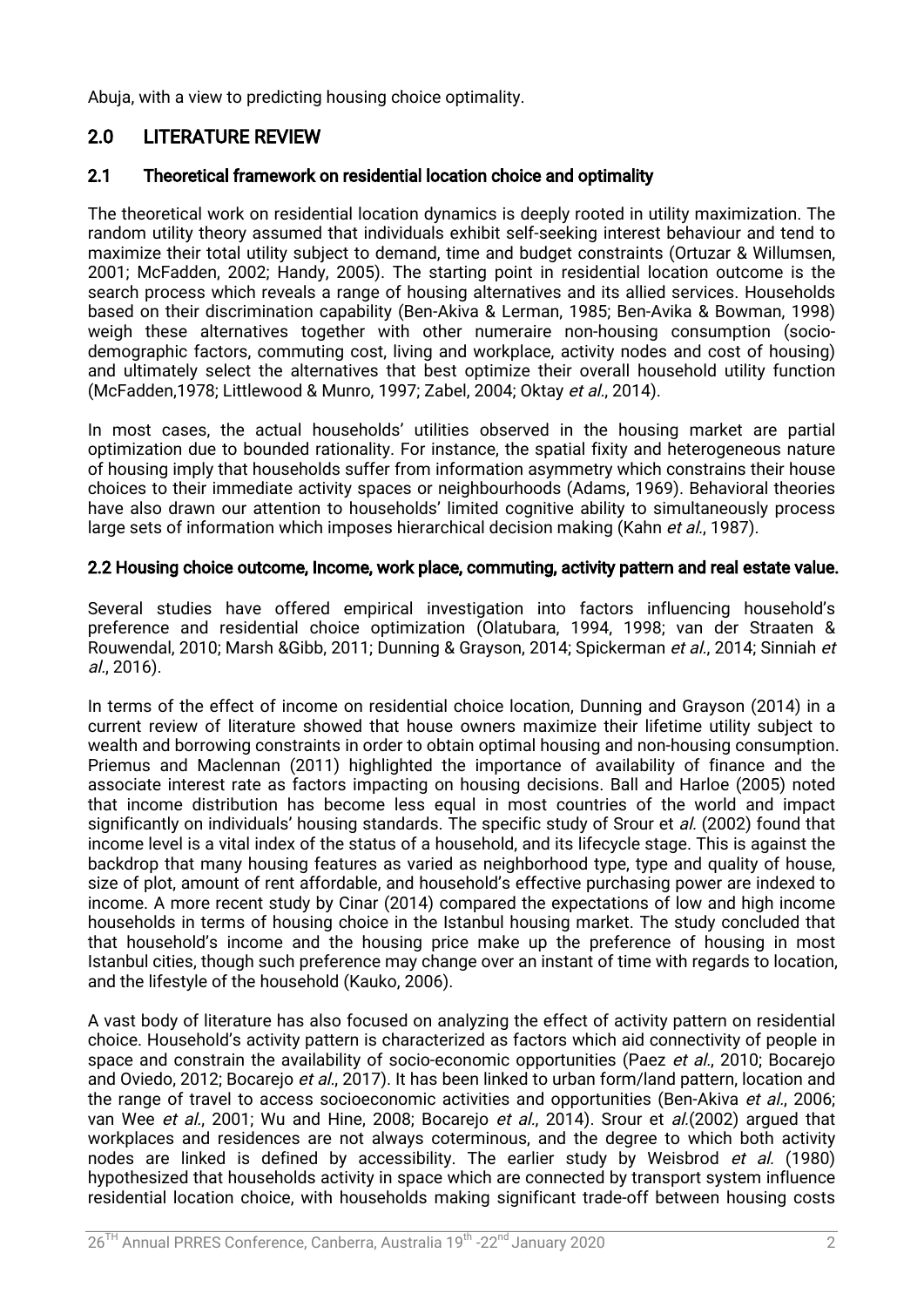and travel time. Such finding is in support of both the micro-economic theory (Alonso 1964; Muth, 1969; Olsen, 1969) and the 'New Urban Economics' (Beckmann, 1973) developed for the analysis of housing market, which are based on the assumption that housing and accessibility were jointly purchased in residential choice location.

The study by Pagourtzi (2003) however found contrary evidence to this theoretical explanation when empirically modelling the determinants of residential location outcome. The author reported that with the exception of house price, income and access were not positive significant predictors of residential location choice. The findings from Kryvobokov and Wilhelssen (2007) also showed that when access to transport is modeled, the distance to bus-stop was found to be the least important factor impacting on location choice and property value. Hunt (2010) examined the tradeoff between urban form and transportation access and found that traffic noise and house rent have the greatest impact on residential attractiveness of a typical household, van Duijn and Rouwendal (2013) investigated the importance of cultural heritage for household location choice in Netherlands and found that activities such as restaurant and shops in the Netherlands which are located close to the Amsterdam inner city contributed to the choice and attractiveness of locating in the surrounding municipalities. In addition, the study showed that with the absence of such activities and other cultural heritage in the Netherlands, house price would decline by 17% in Amsterdam and 8% in Utretch.

The specific study by Olatubara (1994) discriminated between two groups of 736 households who were classified as being convenient and inconvenient with their residential location decisions in Ibadan, Nigeria. The findings from the step-wise discriminant analysis showed that households' would optimize their residential locations to ensure convenience to activity areas patronized, and that activity patterns such as the hope to change residence due to commuting longer distance, poor knowledge of urban structure and the need to change workplace were contributory to household's choice of residence which was not convenient. In a follow up study, the article by Olatubara (1998) examined the factors of residential location decision within Ibadan City. While the data employed in the research was similar to the data used in Olatubara's (1994) study, the study differ from a methodology perspective as it utilized an alternative approach known as the household centered nestling approach. Findings from the study revealed that the distribution of households' activity nodes appeared to be a better factor of residential location choice decision.

The determinants of housing choice decision has also been partly explained by a reflection of commuting cost and work place distance across locations in space (Fujita, 1989; Marsh and Gibb, 2011; Aditiandra, 2012). Donacby et al. (2005) have examined the household's motive and desire that drive decisions which lead to response behaviour over space and time. Based on the theory of constant time budget, Kung et al. (2014) emphasized that a rational household may relocate its workplace and place of living, or alter their commuting behaviour in order to maintain a reasonable commuting time. Literature has focused on the contribution of commuting cost to household's utility function, with different theoretical and empirical basis providing explanations that the net utility of a household decreases with increased commuting costs (van Ommeren et al., 1997; van Ommeren et al., 2000).

Stutzer and Frey (2004a) however noted that there is no systematic relationship between household's utility level and commuting cost. They argued that in the short run some participants in a perfect housing market are not fully compensated for their travelling costs, either by lower rents or higher wages. Zax and Kain (1996) analyzed how the probabilities of workers' residential mobility differ between two groups who had to commute longer and shorter distances due to the relocation of jobs. The study showed that those who travel longer distances were more likely to move than their counterparts, suggesting that an increase in commuting can impact on the optimal choice of residential location. Lim and Kim (2019) nonetheless mentioned that the relationship between commuting and the motive to move away from a sub-optimal housing is not always straightforward, and is hardly determinate. Housing heterogeneity, dispersal of employment opportunities and other contextual factors can reshape the visible pattern of interaction (Kim and Hewings, 2013; Kim, 2014). Stutzer and Frey (2004b) reported that an increase in a German household's commuting time by 19 minutes significantly reduce its subjective wellbeing by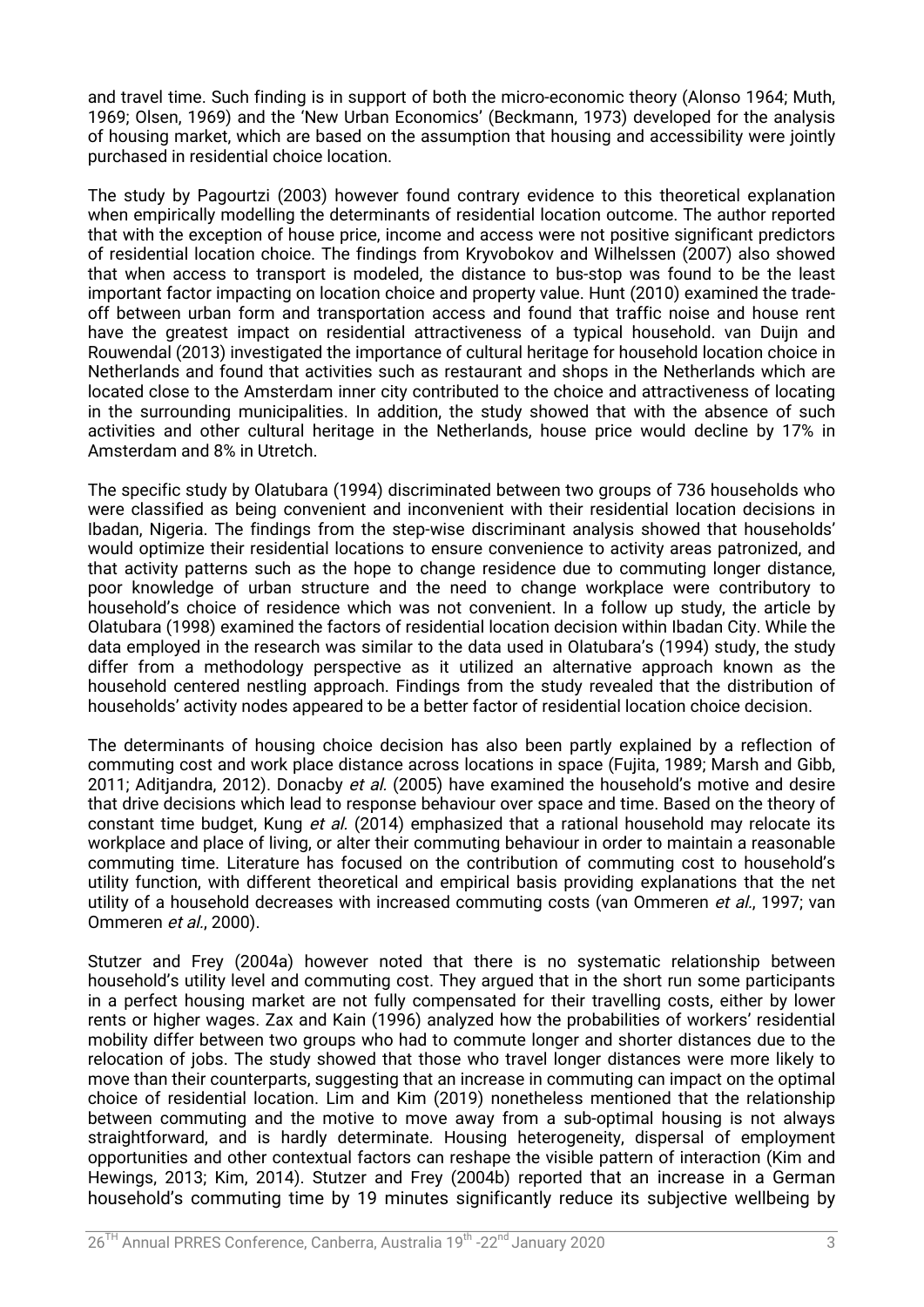12%. The study by Vanderstraaten and Rouwendal (2010) examined the co-location problem of educated and working households who required a residence within a reasonable commuting distance of the two jobs in Netherlands. The authors found that households who commute only to a single work place are willing to pay 919 euros to live 1 km closer to a large labour market, whereas households who commute between two jobs are willing to pay 6046 euros.

In discussions involving workplace distance, it has been empirically demonstrated that as distance of housing settlements to workplaces and other spaces of services potentially increases, the attractiveness derived by households from such houses starts to decrease (Phe and Wakely, 2000; Kauko, 2006; Guo and Bhat, 2007; Cinar, 2014). Cram (2005) analyzed the link between residential location and work travel, and noted that the growth of long-distance work journeys has partly resulted in household's choice of housing location based on accessibility to a potential work place. Factors such as globalization of services and improvement in telecommunication and transport facilities have led to the dispersal of sub-centre employment, with households exhibiting idiosyncratic preferences for particular residential choice and location (Anas et al., 1998; Clapp et al., 2001; Spickerman et al., 2014). The earlier study by Friedman (1981) analyzed the impact of local public goods and community attributes on residential location choice of 29,000 households in San Francisco bay. Findings from the conditional logistic model showed that the quantity of housing services, longer time and distance to the workplace significantly impact on residential choice decisions of the households. Nechyba and Strauss (1997) examined the effects of local fiscal and other variables such as distance to central area, house price and the pattern of commercial activity on community choice of home owners in six school districts in Camden County of New Jersey. By utilizing a random utility model, the study reported that investment in education, degree of commercial activity and distance to the metropolitan are significant positive predictors of location decision. However, the study concluded that the higher marginal housing prices in the districts decreased the probability of the choice of a specific community among the homeowners. Similarly, the study of Ospina et al. (2013) examined community attributes effect on household residential location decisions in Medellin, Colombia. Using conditional logistic estimation, the study found that housing size and value  $-$  a proxy for socioeconomic characteristics of the population, has a negative coefficient in their residential choice models. They asserted that such inverse relationship is justified on the fact that households reside in homes located within neighbourhoods with lower house value and size to avoid higher utility taxes, but that have good public services available to them. Case *et al.* (2004) however emphasized that the value of a house has a major impact on household consumption and savings opportunities.

# 3.0 DATAANDMETHODS

# 3.1 Data collection and measures

The data for this study were drawn from an earlier work by Olatunii (2013) which was based on a household survey conducted in the city of Minna and Abuja. Minna is the capital of Niger state and covers an approximate land area of 148.49 square kilometres. Abuja on the other hand has total land mass of 8000 square kilometers and acts as both the administrative and federal capital city of Nigeria. The two cities located in the North-Central geopolitical zone of Nigeria are assumed to be coterminous with functional housing markets. In terms of regional location and strategic importance, the two cities lie approximately 112 km apart and provide the gateway to the northern and southern part of Nigeria.

A total of 107 middle income households (51 for Minna and 56 for Abuja) selected from a significant representation of their respective housing markets were considered suitable for the present analysis. Utilizing stratified random sampling, these samples were purposively selected from 5 medium density neighbourhoods in Minna (Tunga Low Cost, Tunga Interior, Wushishi, Shiroro Hotel Road I and II) and 4 medium density districts in Abuja (Utako, Durumi, Wuye and Abacha Estate. The choice of middle income households was premised on the fact that Nigeria has been recognised as a lower middle-income level country (World Bank, 2009), and that given the low purchasing power of such significant subgroup in any urban setting, they are likely to be associated with consciousness for optimality in their housing choice decisions.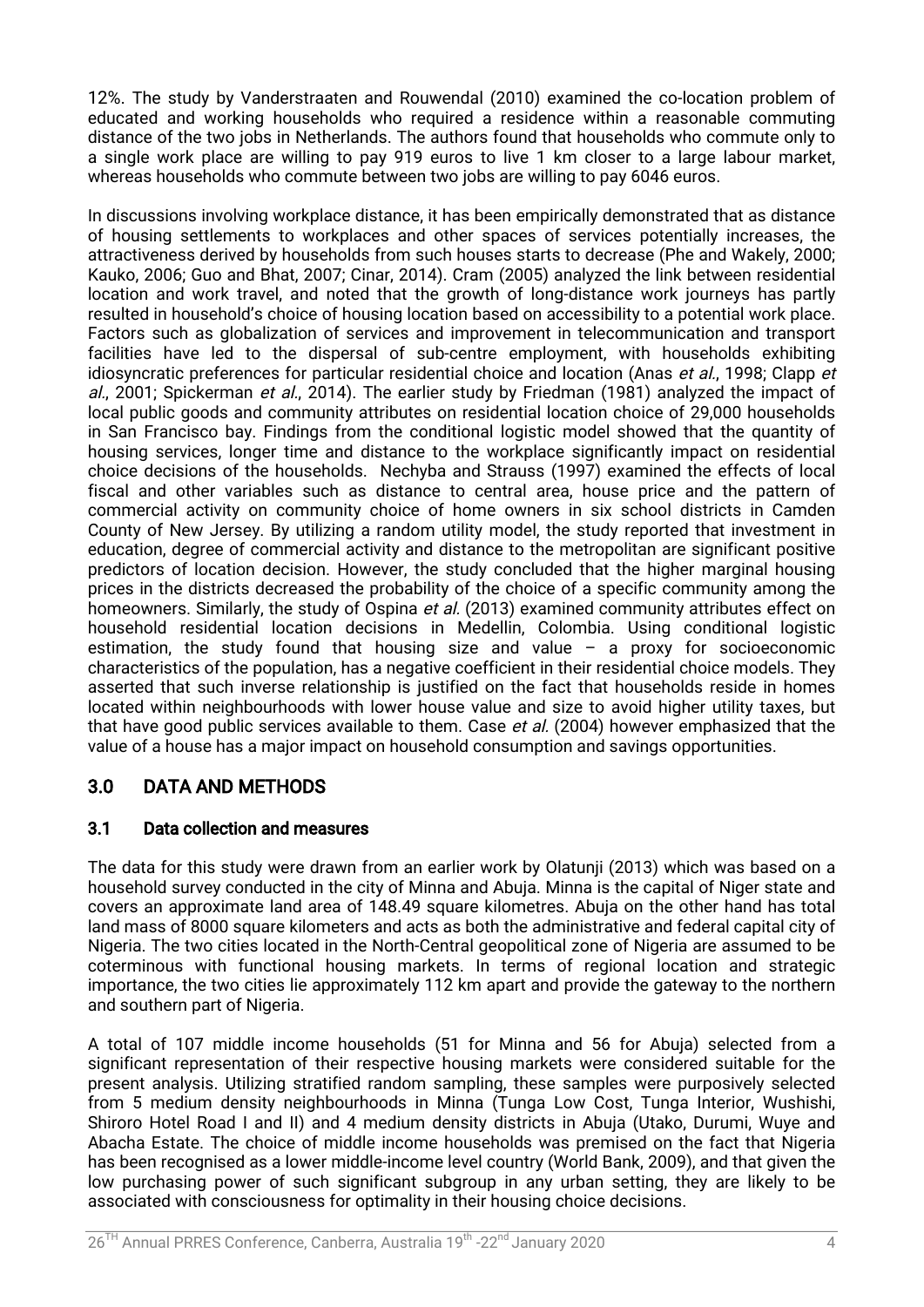The survey provide information about each household's income, average commuting cost, tenure status (owner-occupancy and rental holding), plot size, property type, non-work activity patterns and real estate value (actual and imputed rents). The data on real estate value was complemented with information from Estate Surveyors and Valuers (ESVs) who aside beings real estate advisors to both renters and owners, are specialists in the management of rented and owner-occupier residential properties. The sample of ESVs chosen in each study area is taken as 10% of official membership in any State Branch with membership above 10, and 20% for less. In total, 7 firms were chosen from Abuja and 4 for Minna. The need for a reasonable level of accuracy also necessitated the data-set to be augmented by the addition of distances to key points of accessibility and location quality indicators using physical, instrument-backed and geo-referenced distance measurements. A review of the data further revealed that the housing optimality index (dependent variable) was developed from a computer simulation framework, a iterative process for modelling the best choice of house available to a willing and able household from a range of alternatives (the methodology employed in the simulation technique is beyond the scope of this paper). The derived optimality index for a house h at location i to a household i range between < 0≤ 1. Table 1 presents the description of the variables and data sources used in this study.

| Variable                | <b>Description</b>                                                                                                                                           | Source                                     |
|-------------------------|--------------------------------------------------------------------------------------------------------------------------------------------------------------|--------------------------------------------|
| Dependent variable      |                                                                                                                                                              |                                            |
| Housing_Optimality      | Index of the level of household's well-<br>being or fulfillment derived in the choice<br>of a house from a range of alternative<br>(denoted as a per centum) | Household                                  |
| Independent variable    |                                                                                                                                                              |                                            |
| Household_Income        | Individual household income (in Nigerian<br>Naira)                                                                                                           | Household                                  |
| Commuting_Cost          | <b>Commuting Cost (in Nigerian Naira)</b>                                                                                                                    | Household                                  |
| Real_Estate_Value       | Real estate value (in Nigerian Naira)                                                                                                                        | <b>Household &amp; ESV</b><br><b>Firms</b> |
| <b>Activity_Pattern</b> | Household non-work activity pattern<br>(km)                                                                                                                  | Household                                  |
| Workplace_Distance      | Home-workplace distance(km)                                                                                                                                  | Household &<br>Googlemap                   |

#### Table 1: Data description and data sources for the study

#### 3.2 Model

The study employed multiple regression model to analyze housing optimality variations due to the influence of real estate value. The formulation of the multiple linear regression analysis underlying the current empirical study takes the following form:

# Housing \_Optimality =  $\alpha + \beta_1$  Household\_Income +  $\beta_2$  Commuting\_Cost +  $\beta_3$  Real\_Estate \_Value +  $β_4$  Activity\_ Pattern + β<sub>5</sub> Workplace\_Distance + ε (Equation 1)

In equation (1) the household's well-being arising from a revealed or stated residential choice from a range of available options is denoted as Housing\_Optimality,  $\alpha$  is the constant term,  $\beta_1...\beta_5$  are the estimated regression coefficients and  $\epsilon$  is the uncorrelated residual term.

# 4.0 FINDINGS AND DISCUSSIONS

The findings and discussions of the empirical analysis includes the preliminary check on the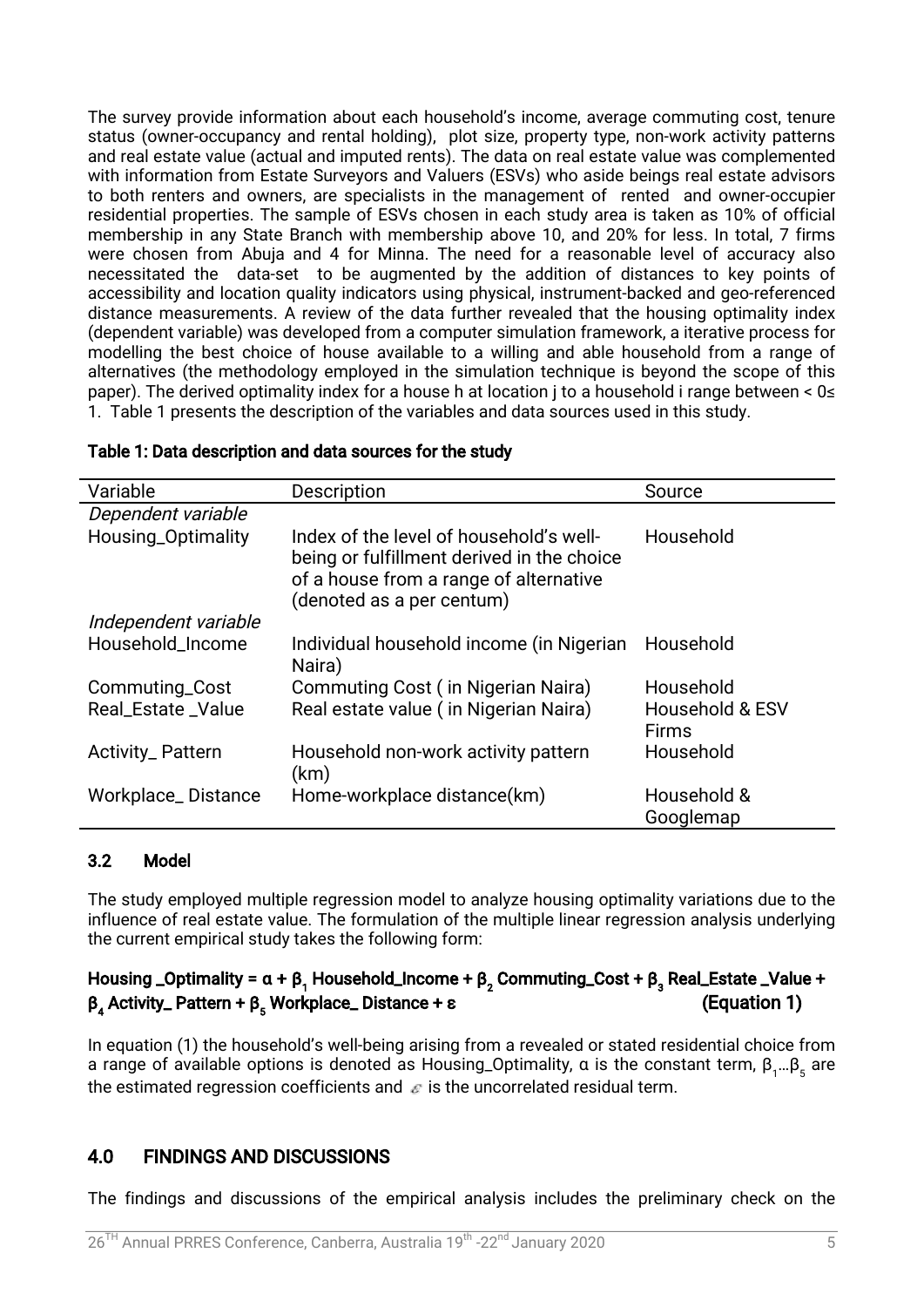regression-based statistical tests, profile of respondents and, housing optimality outcome.

### 4.1 Demographic profile of the sampled middle income households

Table 2 provides the summary statistics of the data employed the study. For example, a typical middle income household in Minna city that resides in an apartment house commanding a market value of 21,000 naira and earns an income of about 211,000 naira, but commutes an average distance of 6.6 km to work and 159km to other non-work activity destinations at a cost of 25,207 naira has a housing well-being of 0.51. In Abuja, a middle income household living in a house with a market value of approximately 21,000 naira and earns an average income of about 589,000 naira, but commutes a distance of 6.8 km to work and 200km to other non-work activity destinations at an average cost of 33,500 naira has a housing well-being of 0.57.

Summarily, with the exception of the household income variable, the values of the mean in the two samples exhibit similar patterns. In terms of the variability of the distribution, both samples are not different and by extension any observed differences in our analyses cannot be aligned to any unsystematic oddity in the original data.

| Variable                                 | Mean       | Standard<br>Deviation | Minimum        | Maximum        |
|------------------------------------------|------------|-----------------------|----------------|----------------|
| MINNA:                                   |            |                       |                |                |
| Dependent variable                       |            |                       |                |                |
| <b>Housing _Optimality</b>               | 0.51       | 0.43                  | $-0.81$        | 0.98           |
| Independent variable                     |            |                       |                |                |
| Household_Income                         | 211,279.90 | 62,140.11             | 100,000        | 358,333.30     |
| Commuting_Cost                           | 25,207     | 9,9371.93             | 11,500         | 45,000         |
| Real_Estate_Value                        | 21,011.55  | 3,867.15              | 847.76         | 26495.87       |
| Activity_Pattern                         | 159.59     | 5.62                  | 85             | 246            |
| <b>Workplace_Distance</b>                | 6.64       | 3.17                  | 0.72           | 14.60          |
| Number of sample                         | 51         |                       |                |                |
|                                          |            |                       |                |                |
|                                          |            |                       |                |                |
| Variable                                 | Mean       | <b>Standard</b>       | <b>Minimum</b> | <b>Maximum</b> |
|                                          |            | <b>Deviation</b>      |                |                |
| ABUJA:                                   |            |                       |                |                |
| Dependent variable                       | 0.57       | 0.42                  | $-0.96$        | 0.97           |
| <b>Housing _Optimality</b>               |            |                       |                |                |
| Independent variable<br>Household_Income | 589,211.90 | 195,811.50            | 360,000        | 1,300,000      |
|                                          | 33,517.86  | 7.906.25              | 15,000         | 46,000         |
| Commuting_Cost<br>Real_Estate_Value      | 21,015.12  | 3,906.32              | 847.76         | 26495.87       |
| <b>Activity_Pattern</b>                  | 200.79     | 43.99                 | 72             | 300            |
| <b>Workplace_Distance</b>                | 6.79       | 2.78                  | 0.90           | 11.55          |

### Table 2: Summary descriptive statistics for the samples

### 4.2 Preliminary check on the parsimony of the housing optimality model

In constructing a parsimonious multiple linear regression model, we conducted a preliminary check on whether some of the stringent assumptions underlying regression analysis have not been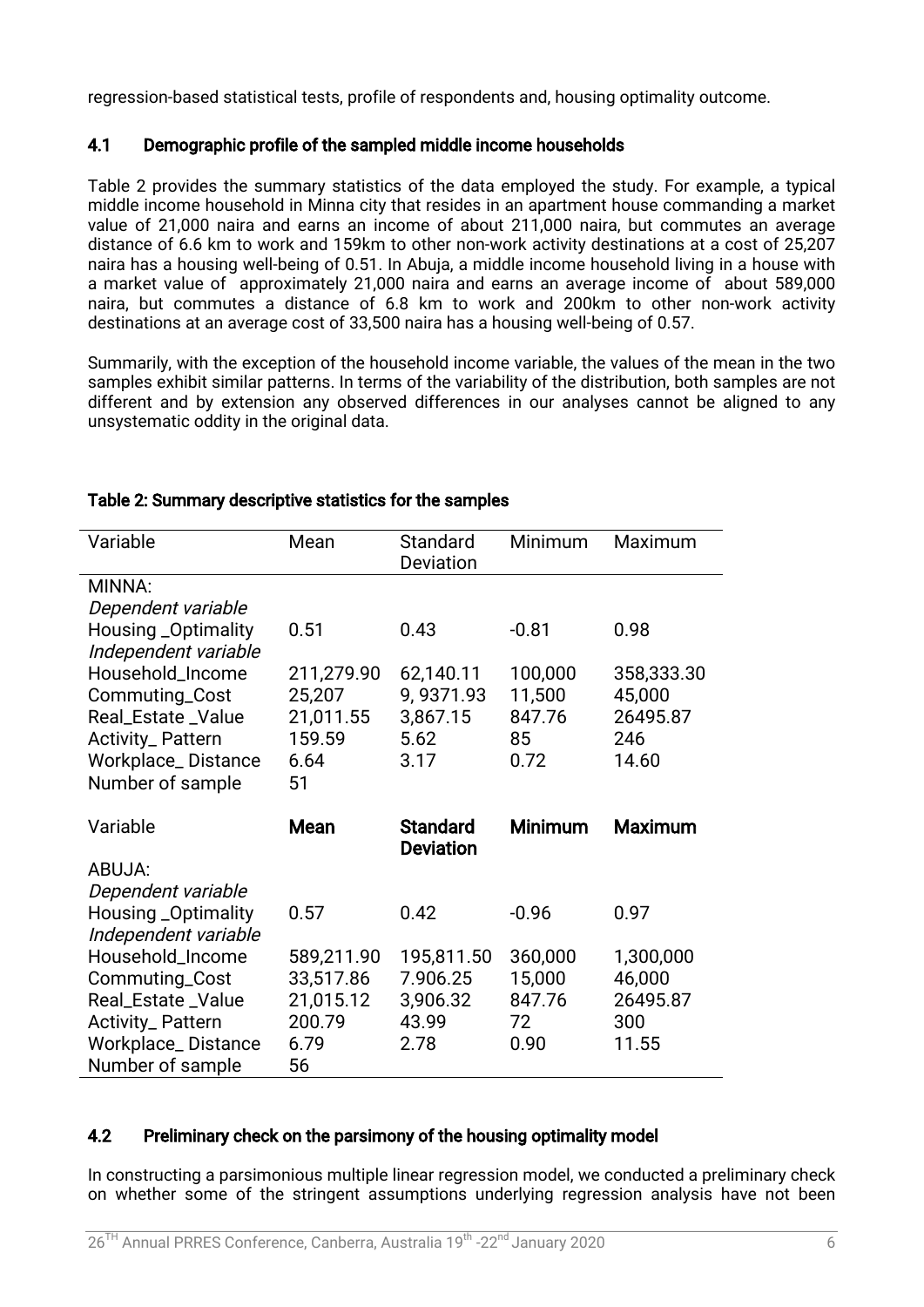violated. A diagnostic check on the parsimony of the multiple regression models showed a high level of predictive explanation for the independent variables ( $R^2$  = 0.773 for the Minna city and  $R^2$  = 0.571 for Abuja city). This range of  $R^2$  values support the contention that multiple regression can also be employed in urban housing market to predict housing choice optimality. The low standard error of the estimates of 0.213 and 0.397 also revealed a high level of statistical precision for both housing optimality models. Furthermore, the computed Durbin-Watson statistics of 1.40 and 2.26 surpassed their lower critical values were rejected at 5% level of significance, suggesting that the error term of the regression are not correlated. Lastly, the F-statistic of 0.74 for the Minna city model and 11.06 for Abuja model implied that the regression coefficients are statistically different. In other words, the null hypothesis of parameters equality is rejected at 5% level of significance.

### 4.3 Findings from the multiple regression model on factors affecting housing optimality

The results of the multiple regression models for each city are reported in Table 3 and 4. Turning to the interpretation of the results, the constant provides a useful starting point, as it represents the least level of housing well-being (optimality) which can be derived by a household with a relatively limited income, commuting cost, activity pattern, property value and distance to work place. In Minna city, the constant showed that the minimum housing optimality for such typical household was 0.382 in contrast to 0.2057 for Abuja city. As a corollary, the sign and magnitude of the estimated constant coefficients are consistent with our theoretical considerations on household utility function. Based on the results reported for the Minna and Abuja city models (Table 3 and 4), most of the 5 predictors of housing optimality (with the exception of commuting cost for Minna and work place distance for Abuja) are highly significant at 5% level of significance with the sign of the coefficient estimates consistent with theoretical expectations.

| Variable           | Coefficient | 95% CI                   |                       | Standard<br>Error | <b>T-Stat</b> | P-val     |
|--------------------|-------------|--------------------------|-----------------------|-------------------|---------------|-----------|
|                    | $\mathsf S$ | Lower<br><b>Bound</b>    | Upper<br><b>Bound</b> |                   |               |           |
| (Constant)         | 0.3842      | $-0.1091$                | 0.8774                | 0.2449            | 1.57          | 0.1237    |
| Household_Income   | 0.0422      | 0.0304<br>$\overline{0}$ | 0.0542                | 0.0059            | 7.14          | $0.0010*$ |
| Commuting_Cost     | $-0.0542$   | $-0.2076$                | 0.0992                | 0.0762            | $-0.71$       | 0.4802    |
| Real_Estate_Value  | $-0.0094$   | $-0.1686$                | 0.1497                | 0.0790            | $-2.12$       | $0.0454*$ |
| Activity_Pattern   | 1.6673      | 14.547<br>4              | 17.8821               | 8.0506            | 2.07          | $0.0369*$ |
| Workplace_Distance | $-947.1180$ | 1373.0                   | $-521.225$            | 211.455           | $-4.48$       | $0.0010*$ |
| $R^2$              | 0.773       |                          |                       |                   |               |           |
| Adjust $R^2$       | 0.748       |                          |                       |                   |               |           |
| Standard Error(SE) | 0.213       |                          |                       |                   |               |           |
| Durbin-Watson      | 1.40        |                          |                       |                   |               |           |
| <b>F-Statistic</b> | 30.74       |                          |                       |                   |               |           |
| N                  | 51          |                          |                       |                   |               |           |

### Table 4: Minna city multiple regression model for housing optimality

Notes:  $a^2$ Dependent variable: Housing Optimality:  $*P < 0.05$ 

Specifically, aside being positively significant, activity pattern variable has one of the largest coefficient estimates affecting housing optimality. The activity pattern coefficients of 1.6673 for Minna city model and 2.60 for Abuja city imply that an increase in household's activity pattern by 1km significantly increase, on the average, the household housing optimality by 1.6673 in Minna city and 2.60 in Abuja city. This empirical finding on activity pattern reinforced an earlier line of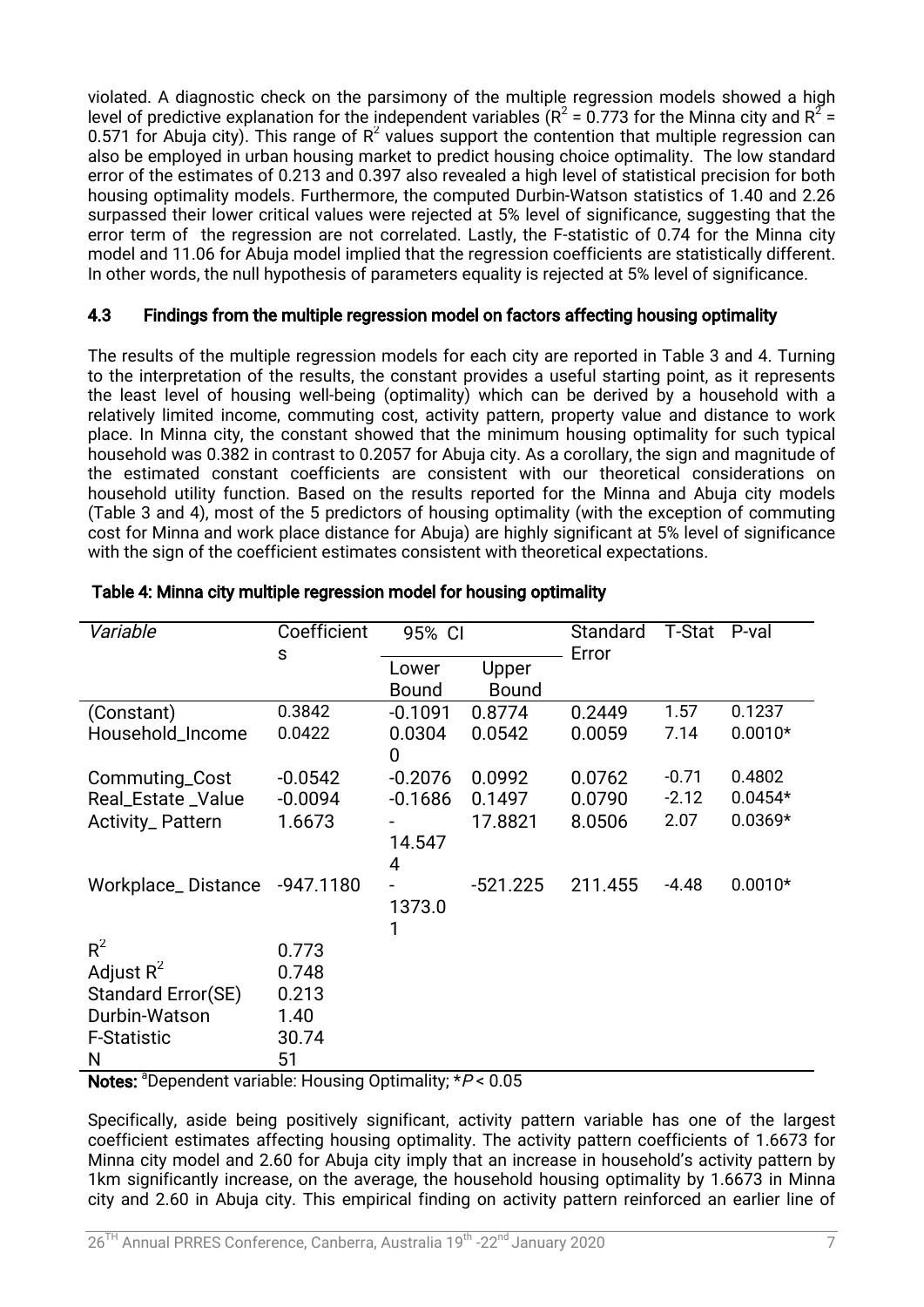thought in similar geographical setting by Olatubara (1998) who reported that activity pattern is a better factor of predicting residential location choice decision. One possible explanation for this positive relationship in our study would be that the activity levels of *most* households are geared towards ventures that are economically productive, socially and culturally beneficial to the households. The coefficient of the variable (Household\_Income) which is a measure of individual household income is also significantly positive and contributes 0.0422 and 0.0190 to housing optimality level in Minna and Abuja city respectively. This finding indicates that higher wages are associated with higher level of housing optimality.

| Variable                | Coefficient | 95% CI                |                       | Standard | <b>T-Stat</b> | P-val     |
|-------------------------|-------------|-----------------------|-----------------------|----------|---------------|-----------|
|                         | S           | Lower<br><b>Bound</b> | Upper<br><b>Bound</b> | Error    |               |           |
| (Constant)              | 0.2057      | $-1.1391$             | 1.5504                | 0.6695   | 0.31          | 0.7599    |
| Household_Income        | 0.0190      | 0.0122                | 0.0258                | 0.0336   | $-1.37$       | $0.0021*$ |
|                         |             | 5                     |                       |          |               |           |
| Commuting_Cost          | 0.8241      | $-0.7083$             | 2.3565                | 0.76294  | 1.08          | $0.0501*$ |
| Real_Estate_Value       | $-0.0646$   | 0.0895                | $-0.0396$             | 0.0124   | 5.65          | $0.0041*$ |
| <b>Activity_Pattern</b> | 2.60        | $-7.80$               | 13.00                 | 5.10     | $-5.20$       | $0.0178*$ |
| Workplace_Distance      | $-402.20$   | $-990.80$             | 186.40                | 2930.60  | 2.50          | 0.0761    |
| $R^2$                   | 0.571       |                       |                       |          |               |           |
| Adjust $R^2$            | 0.528       |                       |                       |          |               |           |
| Standard Error(SE)      | 0.397       |                       |                       |          |               |           |
| Durbin-Watson           | 2.26        |                       |                       |          |               |           |
| <b>F-Statistic</b>      | 11.60       |                       |                       |          |               |           |
| N                       | 56          |                       |                       |          |               |           |

Notes: <sup>a</sup>Dependent variable: Housing Optimality;  $*P < 0.05$ 

This result is also reflective of previous research (Ball & Harloe, 2006; Cinar, 2004) that income impact significantly on individual's housing standards and overall expectation in the housing market. Though the commuting cost variable is not statistically significant in the regression model for Minna city, the negative sign of its coefficient is consistent with prior empirical evidence (van Ommeren et al., 1997; van Ommeren et al., 2000; Stutzer & Frey, 2004b) which depict that household utility function decreases with increase in commuting cost. The Abuja model however provides an unusual result. For example, the commuting cost is significant, but with an unexpected positive sign. This result is counter-intuitive, though this can be attributed to the diversified nature and dispersal of employment opportunities in Abuja and its urban form. The coefficient of work place distance for Minna city is significant, but negatively correlate with housing optimality. This signifies that with an increase in workplace distance by 1km housing optimality is expected to drop by approximately 947. Similarly, in Abuja, housing optimality is expected to decline by 402 with a 1km increase in distance to workplace. A tenable explanation for this result is that increase in commuting distance to work implies loss of time spent to households for leisure and other engagements, and reduces work productivity as less time is available to normal work. Our finding is also reflective of the fact that there would likely be a distance beyond which the households would not wish to locate, since optimality would have dropped far low to an unacceptable level. While our findings clearly match those of previous studies (Phe and Wakely, 2000; Guo and Bhat, 2007; Cinar, 2014) it differ considerable from that of Nechyba and Strauss (1997) study who reported a significant positive relationship between work place distance and residential location choice in New Jersey. This difference is findings perhaps might be explained by the choice of the methodology-discrete choice model-employed in the latter study.

The significant coefficient of real estate value is negative for Minna city model, implying that increase in real estate value by 1 naira significantly decrease, on the average, the housing optimality by 0.0094 in Minna city. Similarly, in Abuja city, housing optimality tends to decline by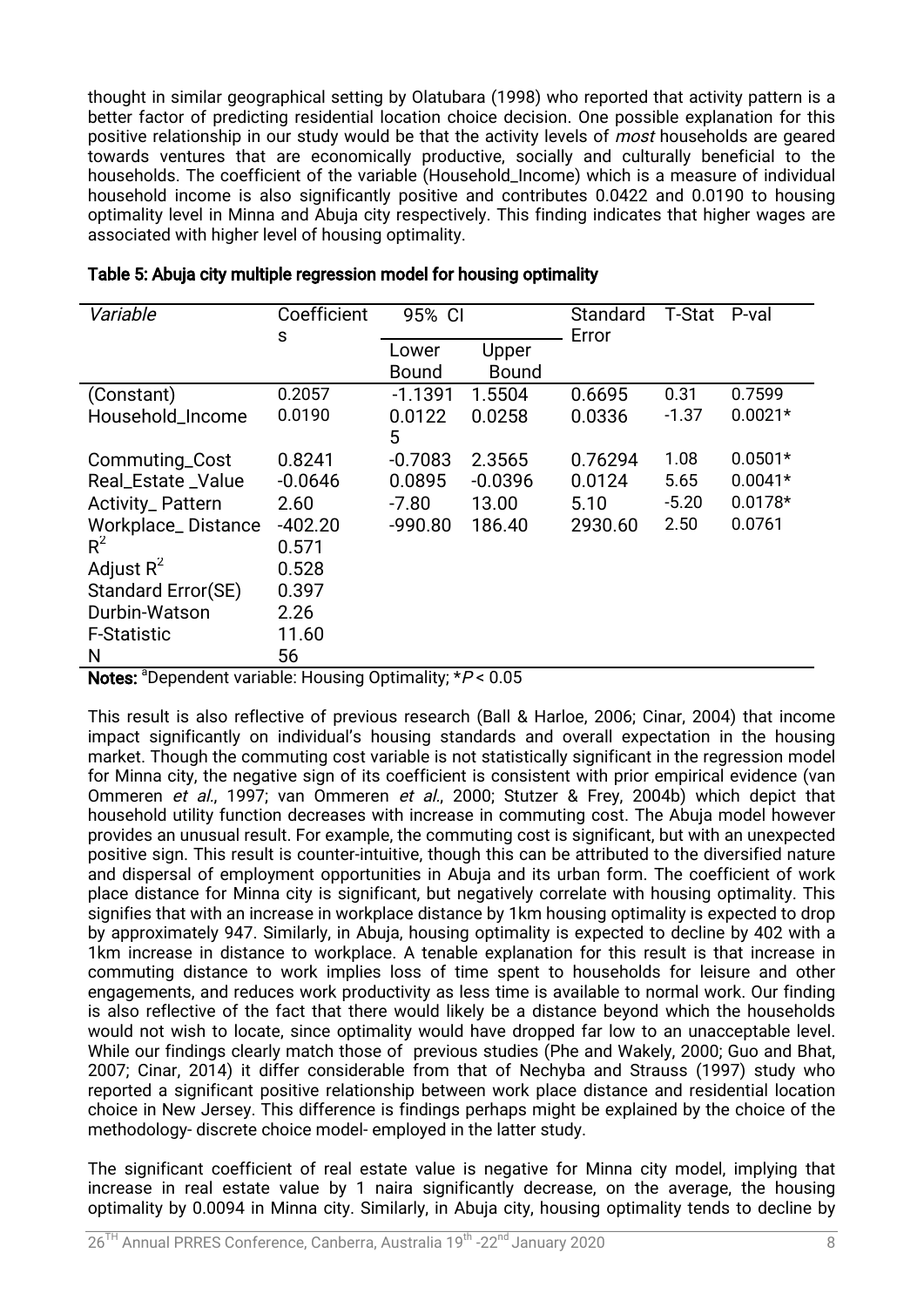0.0646 given a 1 naira increase in value. The implication of this finding is the recognition that real estate value represents a burden which the household has to bear in order to secure the right to an apartment of choice. Against the backdrop that most current housing optimization in both cities is a deviation from the optimal; either of two distinct scenarios is likely to play out in order for these households to attain optimal housing during their lifecycle. The first is when a rental or price upswing is accompanied or preceded by renovation, modernization and aesthetical plus functional improvements. In this case, both optimality and rental or market value would gravitate in the same direction, apparently contradicting the regression results, (but confirming parts of the regression results for Abuja). However, this gravitation would not continue *ad infinitum*, but would rather cease at a point where the property value escalation is adiudged to be unsustainable even if affordable, a trend that is observable in Minna city. The second scenario whereby optimality rises with real estate value is also potentially possible as revealed by the positive side of the 95% CI, in the two regression models. The reasons for this positive relationship are very germane to housing choice as rental value a proxy for market value is partly a reflection of neighbourhood and location qualities, and higher rental value reflects better environmental qualities. Households wishing to improve their housing-specific well-being would likely achieve their dreams by the choice and acceptance of higher rental/market values subject to limit set by optimality. When this limit is attained, the household would probably be better advised to seek alternative choice. This explains why some apartments remain vacant and unlet for quite a long time after the last tenant has vacated until a new party emerges on the scene for whom the apartment is optimal. The same apartment may be let only at lower rent, and, even then, some incentives such as renovation and refurbishing may have to be added.

### 5.0 Conclusions

This paper explored the contributory influence of real estate value and other pertinent variables on housing optimality in two urban cities in Nigeria. From the analyses and discussions in this paper, it is evident that our findings support the contention that multiple regression can also be employed in urban housing market to predict housing choice optimality. Secondly, the outcome of this study has shown that real estate value is a significant negative predictor of household's level of housing optimality/wellbeing in both housing markets. An important implication of this finding is that real estate value represents a burden which the household has to bear in order to secure the right to an apartment of choice. In both housing markets, households can attain an improve housing wellbeing, in the long run by either moving to their alternative house with higher market value subject to the limit set by optimality or when a rental or price upswing is accompanied or preceded by renovation, modernization and aesthetical plus functional improvements. The latter is however bound to cease at a point where the property value escalation is adjudged to be unsustainable. even if such houses are affordable.

### References

Adams, J. S. (1969), "Directional bias in intra-urban migration", *Economic Geography*, Vol. 45 No. 4, pp. 302-323.

Aditjandra, P.T., Cao, EJ and Mulley, C. (2012), "Understanding neighborhood design impact on travel behaviour: an Application of structural equation model to a British metropolitan data", Transportation Research Part A, Vol. 46, pp. 22-32.

Alonso, W. (1964), "Location and Land Use", Cambridge, MA, Harvard University Press.

- Anas, A., Arnott, R. and Small, K. (1998), "Urban spatial structure". Journal of Economic Literature, Vol. 36No.3,pp.1426-64.
- Ball, M. and Harloe, M. (2005), "Uncertainty in European housing markets", in Kleinman, M., Matznetter, W., Stephens, M. (Eds), European Integration and Housing Policy, Routledge, New Fetter Lane, London,  $pp.57-74$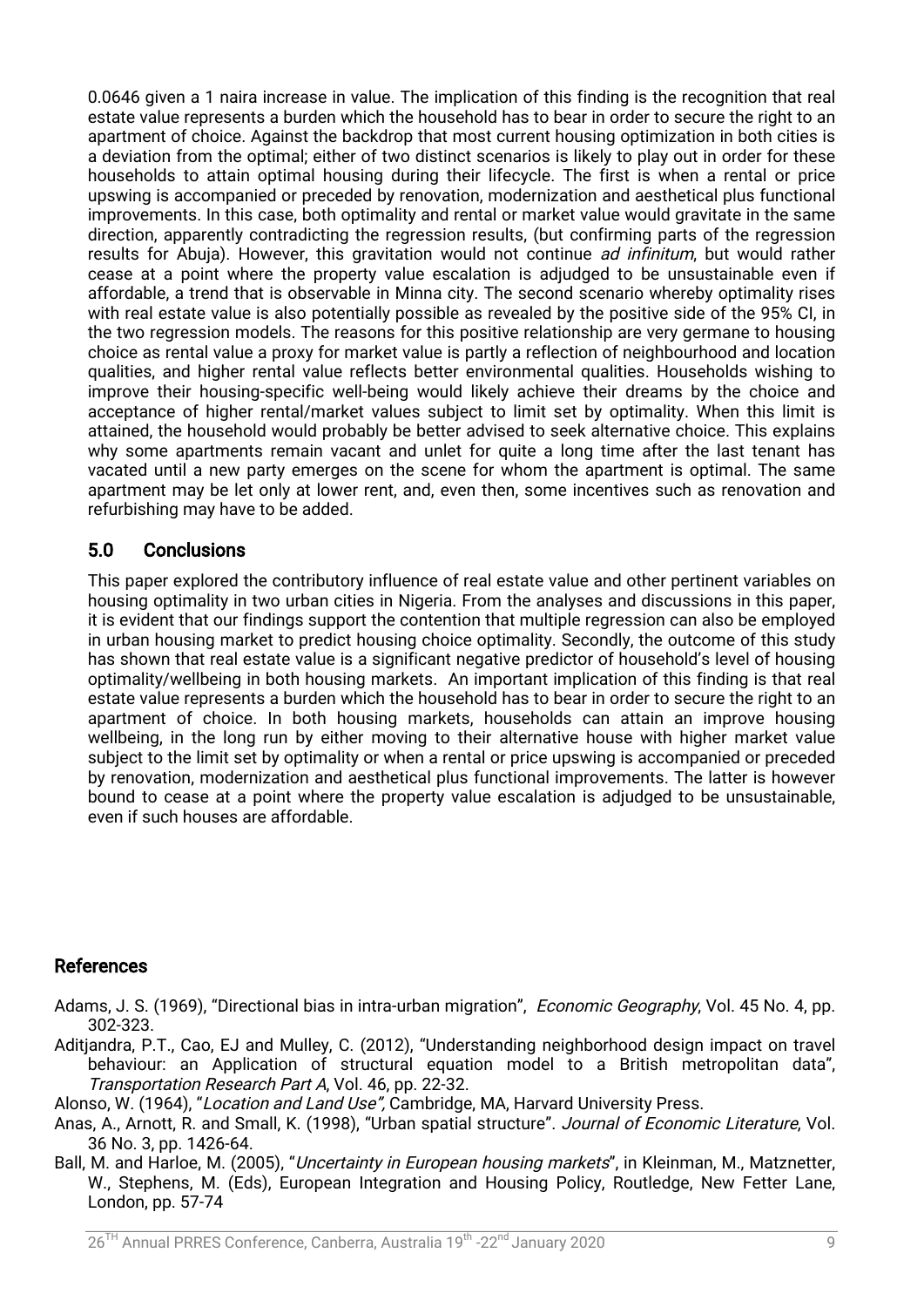- Beckmann, M.J. (1973), "Equilibrium models of residential land use", Regional and Urban Economics, Vol.3,pp.361–368.
- Ben-Akiva, M.E. and Bowman, J.L. (1998), "Integration of an Activity-based Model System and a Residential Location Model", Urban Studies, Vol. 35 No. 7, pp. 1131-1153.
- Ben-Akiva, M.E. and Lerman, S.R. (1985), "Discrete Choice Analysis: Theory and Application to Travel Demand", Cambridge, MIT Press.
- Ben-Akiva, M.E., Dong, X., Bowman, J.L. and Walker, J.L. (2006), "Moving from trip-based to activitybased measures of accessibility", Transportation Research Part A: Policy and Practice, Vol. 40 No. 2,pp.163-180.
- Bocarejo, J.P. and Oviedo, D.R. (2012), "Transport accessibility and social inequities: a tool for identification of mobility needs and evaluation of transport investments", Journal of Transport Geography, Vol. 24, pp. 142-154.
- Bocarejo, J.P., Portilla, I.J., Velásquez, J.M., Cruz, M., Peña, A. and Oviedo, D. (2014), "An innovative transit system and its impact on low income users: the case of the Metrocable in Medellín". Journal of Transport Geography, Vol. 39, pp. 49-61.
- Bocarejoa, J.P., Guzmana, L.A., Portillaa, I., Meléndeza, D., Gómeza, A.M. and Rivera, C. (2017), "Access as a determinant variable in the residential location choice of low-income households in Bogota", Transportation Research Procedia, Vol. 25 No. 2017, pp. 5121–5143.
- Case, B., Clapp, J., Dubin, R., and Rodriguez, M. (2004). "Modeling spatial and temporal house price patterns: A comparison of four models", Journal of Real Estate Finance and Economics, Vol. 29 No.2,pp.167–191.
- Cinar, C. (2014), "Marketing strategies in the Istanbul housing market", International Journal of Housing Market and Analysis, Vol. 7 No. 4, pp. 489-505. http://dx.doi.org/10.1108/IJHMA-05-2013-0031
- Clapp, J.M., Rodriguez, M. and Pace, R.K. (2001), "Residential land values and the decentralization of jobs", Journal of Real Estate Finance and Economics, Vol. 22 No. 1, pp. 43-61.
- Donoghy, K.P, Poppelreuter, S and Rudinger, G. (2005), "Social dimensions of sustainable transport", Ashgate Publishing Limited, England.
- Dunning, R.J. and Grayson, A. (2014), "Homebuyers and the representation of spatial markets by Information providers", *International Journal of Housing Markets and Analysis*, Vol. 7 No. 3 pp. 292 –306.http://dx.doi.org/10.1108/IJHMA-07-2013-0045
- Friedman, J. (1981), "A conditional logit model of the role of local public service in residential choice", Urban Studies, Vol. 18 No. 3, pp. 347-358
- Fujita, M. (1989), "Urban Economic Theory: Land Use and City Size", Cambridge, Cambridge University Press.
- Guo, J.Y. and Bhat, C.R. (2007), "Operationalizing the concept of neighborhood: application to residential location choice analysis", Journal of Transport Geography, Vol. 15 No. 1, pp. 31-45.
- Handy, S. (2005), "Critical assessment of the literature on the relationships among transportation, land use, and physical activity". In: Transportation Research Board and the Institute of Medicine Committee on Physical Activity, Health, Transportation, and Land Use. Resource paper for TRB Special Report 282.
- Hunt, J.D. (2010), "Stated Preference examination of factors influencing residential attraction", in F. Pagliara, Preston, J. and Simmonds, D. (eds) Springer Berlin Heidelberg
- Kahn, B., Moore, W. L. and Glazer R. (1987), "Experiments in constrained choice", Journal of Consumer Research, Vol. 14 No. 1, pp. 96-113
- Kauko, T. (2006), "Expressions of housing consumer preferences: proposition for a research agenda", Housing, Theory and Society, Vol. 23 No. 2, pp. 92-108.
- Kim, J.H. (2014), "Residential and job mobility: Interregional variation and their interplay in US metropolitan areas", Urban Studies, Vol. 51, pp. 2863–2879.
- Kim, J.H. and Hewings, G.J.D. (2013), "Land use regulation and intraregional population–employment interaction", Annals of Regional Science, Vol. 51, pp. 671–693.
- Kryvobokov, M. and Wilhelmssen, M. (2007). "Analyzing location attributes with a hedonic model for apartment prices in Donetsk", International Journal of Strategic Property Management, Vol. 11 No. 3,pp.157-178.2007.
- Kung, K.S., Kael, G., Stanislav, S. and Carlo, R. (2014), "Exploring universal patterns in human home-work commuting from mobile phone data", PloS, one, Vol. 9 No. 6, e96180.
- Lim, J. and Kim, J.H. (2019), "Joint determination of residential relocation and commuting: a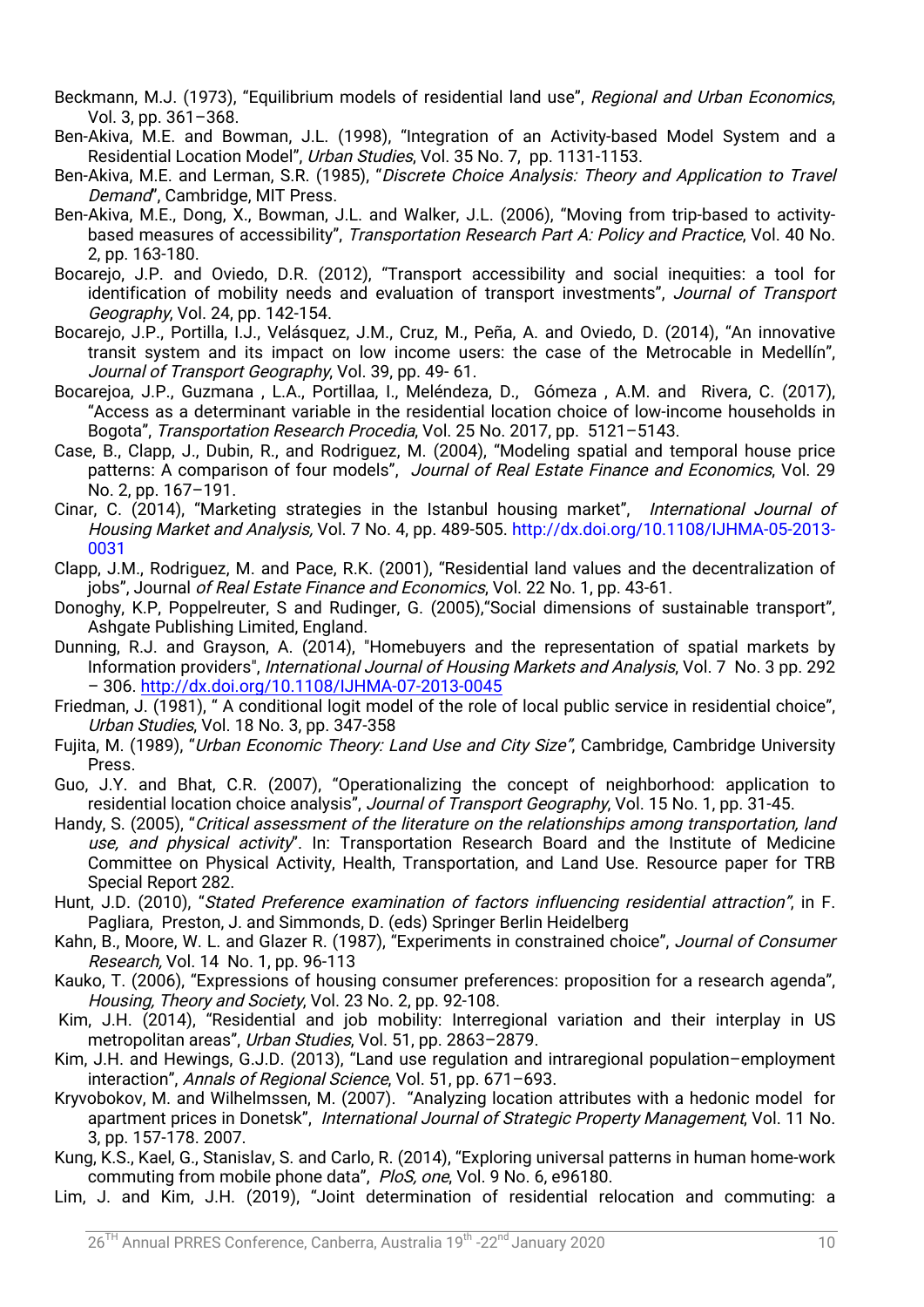forecasting experiment for sustainable land use and transportation planning. Sustainability, Vol.11 No. 182, pp. 1-24. Doi:10.3390/su11010182

- Maclennan, D. and O'Sullivan, A. (2012), "Housing markets, signals and search", Journal of Property Research, Vol. 29 No. 4, pp. 324-340
- Marsh, A. and Gibb, A. (2011), "Housing market choices", Housing, Theory and Society, Vol. 28

McFadden, D.L. (1978), "Modelling the choice of residential location", Institute of Transportation

McFadden, D.L. (2002), "The path to discrete-choice models", Access Magazine, Vol. 1 No. 20, pp.2-7.

Muth, R. (1969), "Cities and Housing"(Chicago, University of Chicago Press.

- Nechyba, T. J. and Strauss, R. P. (1997), ""Community choice and local public services: A discrete choice approach". National Bureau of Economic Research, Massachusetts, USA.
- No.3,pp.215-235.
- Oktay, E., Karaaslan, A., Alkan, O. and Celik, A.K. (2014), Determinants of housing demand in the Erzurum province, Turkey, *International Journal of Housing Markets and Analysis*, Vol. 7 No. 4, pp. 586-602.https://doi.org/10.1108/IJHMA-11-2013-0056
- Olatubara, C. O. (1994), "Residential location choice: the residential preference factor", Ife Research Publications in Geography, Vol.4, pp. 61 - 70.
- Olatubara, C. O. (1998), "An alternative approach to the urban residential location decision in Nigeria: The nestling idea", Habitat International, Vol. 22 No. 1, pp. 57-67.
- Olatunii, I.A. (2013). The imperatives of a Utility-Based Decision-Support quide for Housing Procurement Services in Abuja, Nigeria. In Urban Design Research Team: Fadamiro, J.A., Olujimi, J.A.B., & Okedele, O. Eds.2<sup>nd</sup> Edition, Book of Readings, Urban Environmental Sustainability II (UES: 2). Dept of Architecture, Federal University of Technology, Akure, Nigeria. pp59-80.
- Olatunji I.A. (2017). Simulation Framework for Housing Choice Optimality: A Decision-Support Guide for Housing Procurement Service in Abuja. Journal of Science, Mathematics and Education. 13(2) June 2017. School of Science and Science Education, Federal University of Technology, Minna. pp186-199.
- Olsen, E. (1969), "A competitive theory of the housing market", American Economic Review, Vol. 59, pp. 612–21.
- Ortuzar, J.D.D. and Willumsen, L.G. (2011)," Modelling Transport", Wiley, United Kingdom
- Ospina, M., Bohorque, S., Serna, A. and Castaneda, L. (2013), "Importance of community attributes in household resident location decision", Urbam Centro de Estudios Urbanos y Ambientales de la, Universidad EAFIT, Discussion paper number 13-25.
- Paez, A., Ribeiro, A. and Antunes, A.P. (2010), "Road accessibility and cohesion in lagging regions: Empirical evidence from Portugal based on spatial econometric models", Journal of Transport Geography, Vol. 18 No. 1, pp. 125-132.
- Pagourtzi, E. (2003), "Real estate appraisal: a review of valuation methods", Journal of Property Investment and Finance, Vol. 21 No. 4, pp.383-401.
- Phe, H.H. and Wakely, P. (2000), "Status, quality and the other trade-off: towards a new theory of urban residential location", Urban Studies, Vol. 37 No. 1, pp. 7-35.
- Priemus, H. and Maclennan, D. (2011), "The credit crunch, interrelations between (in)stability of housing markets and the general economy: setting the scene, The Journal of Housing and the Built Environment, Vol. 26 No. 3, pp. 237-243.
- Sinniah, G.K., Shah, M.Z., Vigar, G. and Aditjandra, P.T. (2016), "Residential location preferences: new perspectives", Transportation Research Procedia, Vol. 17 No. 2016, pp. 369 - 383
- Spickermann, A., Grienitz, V. and von der Gracht, H.A. (2014), "Heading towards a multimodal city of the future?: Multi-stakeholder scenarios for urban mobility", Technological Forecasting and Social Change, Vol. 89, No. 2014, pp. 201-221.
- Srour, L.M.,Kockelman, K.M. and Dunn, T.P.(2002), "Accessibility Indices: a connection to residential land prices and location choices". A Paper presented at  $81<sup>st</sup>$  annual meeting of Transportation Research Board, Washington DC, 13-17 January, 23-29.
- Stutzer, A. and Frey, B.S. (2004a), "Stress that doesn't pay: the commuting paradox", Institute for Empirical Research in Economics, University of Zurich, Working Paper No. 151.
- Stutzer, A. and Frey, B.S. (2004b), "Reported subjective well-being: a challenge for economic theory and economic policy", Schmollers Jahrbuch, Vol. 124 No. 2, pp. 1-41.
- van der Straaten, J.W. and Rouwendal, J. (2010), "Heterogeneity in the preferences for residential location characteristics in the Netherlands", HELP, University of Amsterdam Working Paper.
- van Duijn, M. and Rouwendal, J. (2013), "Cultural heritage and the location choice of Dutch households